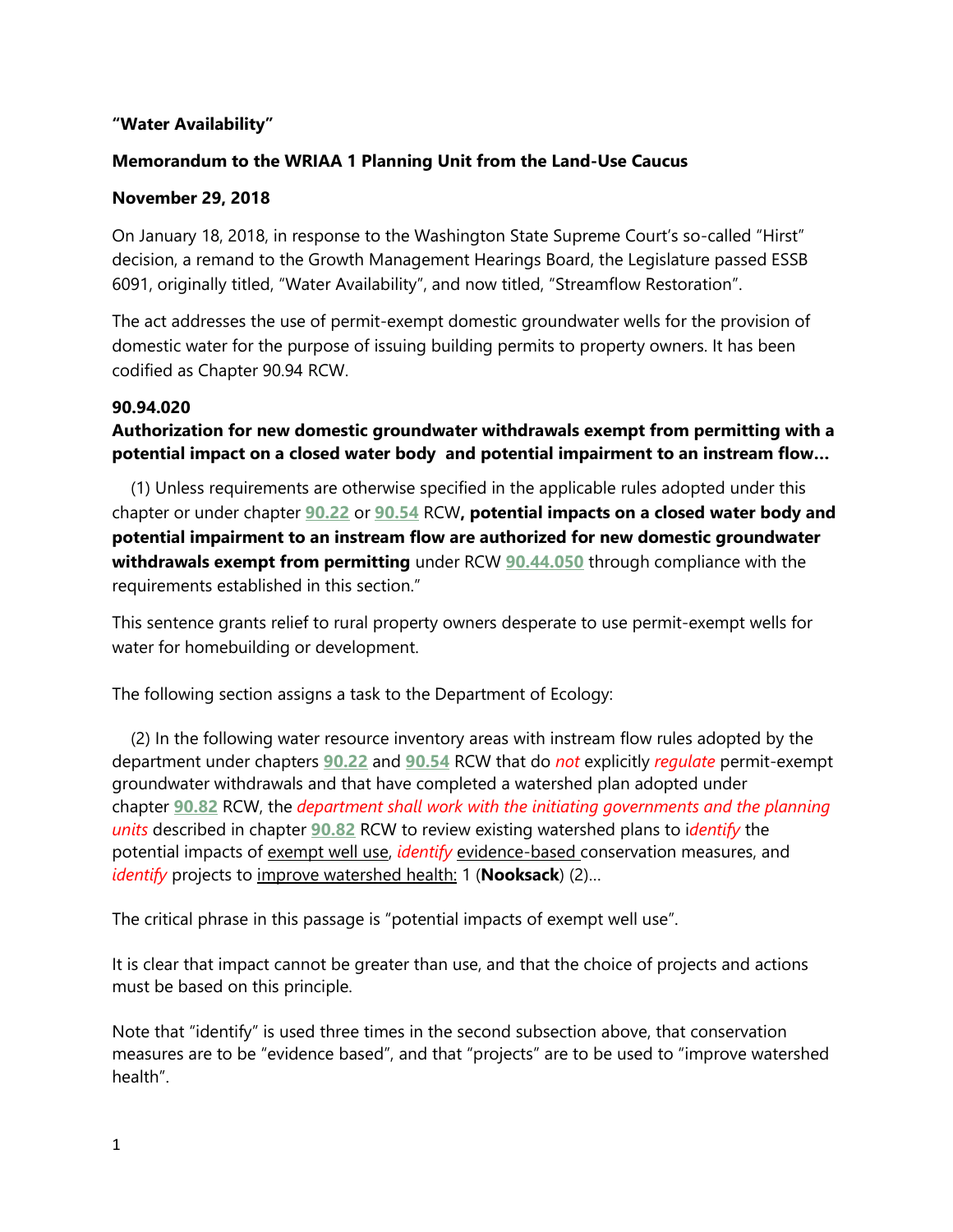DOE contracted with RH2 Engineering to "**Calculate Potential Impacts**" and "Estimate DGWPE domestic water use per connection using Ecology guidance", to measure use, the difference between withdrawal and return, as its "Task 1". Employing that protocol, RH2 concluded that the *quantity of consumptive use* to be offset, the *impact*, is 647 acre feet per year.

Continuing, with (4) (a), "In collaboration with the planning unit, the initiating governments must update the watershed plan to include recommendations for projects and actions that will measure, protect, and enhance instream resources and improve watershed functions that support the recovery of threatened and endangered salmonids."

"Watershed plan recommendations may include, but are not limited to, acquiring senior water rights, water conservation, water reuse, stream gaging, groundwater monitoring, and developing natural and constructed infrastructure, which includes, but is not limited to, such projects as floodplain restoration, off-channel storage, and aquifer recharge. Qualifying projects must be specifically designed to enhance streamflows and not result in negative impacts to ecological functions or critical habitat."

(b)" At a minimum, the watershed plan must include those actions that the planning units determine to be necessary to offset potential impacts to instream flows associated with permitexempt domestic water use. The highest priority recommendations must include replacing the quantity of consumptive water use during the same time as the impact and in the same basin or tributary… The watershed plan may include projects that protect or improve instream resources without replacing the consumptive quantity of water where such projects are in addition to those actions that the planning unit determines to be necessary to offset potential consumptive impacts to instream flows associated with permit-exempt domestic water use."

This leads us to RH2 Engineering's "**Task 2: Identify Projects and Actions**", stamped and signed by RH2 Engineering principals and employees as though it consists solely as their work.

Water Resources Program Work Assignment (RH2111) with the Department of Ecology, signed by Richard Ballard of RH2 and Mary Verner of DOE, "Task 2" contains a long list of tasks concerning "…projects and actions". Paragraph 2.6 reads, "Prepare a technical memorandum summarizing the Task 2 methods and findings. Include uncertainty analysis if applicable."

The Deliverable is "Technical memorandum summarizing the Task 2 analysis…"

There is no instruction in the work assignment concerning the inclusion of language concerning the Update-approval process for the Watershed Management Plan. The "RH2 Engineering Memorandum", however, contains a great amount of language about the process. It reads, "Nooksack participants developed a diagram to describe the process for developing and approving the update of the Watershed Management Plan for WRIA 1 consistent with the requirements of Chapter 90.94 RCW and the 2016 WRIA 1 Interlocal Agreement. This diagram is included as Appendix E."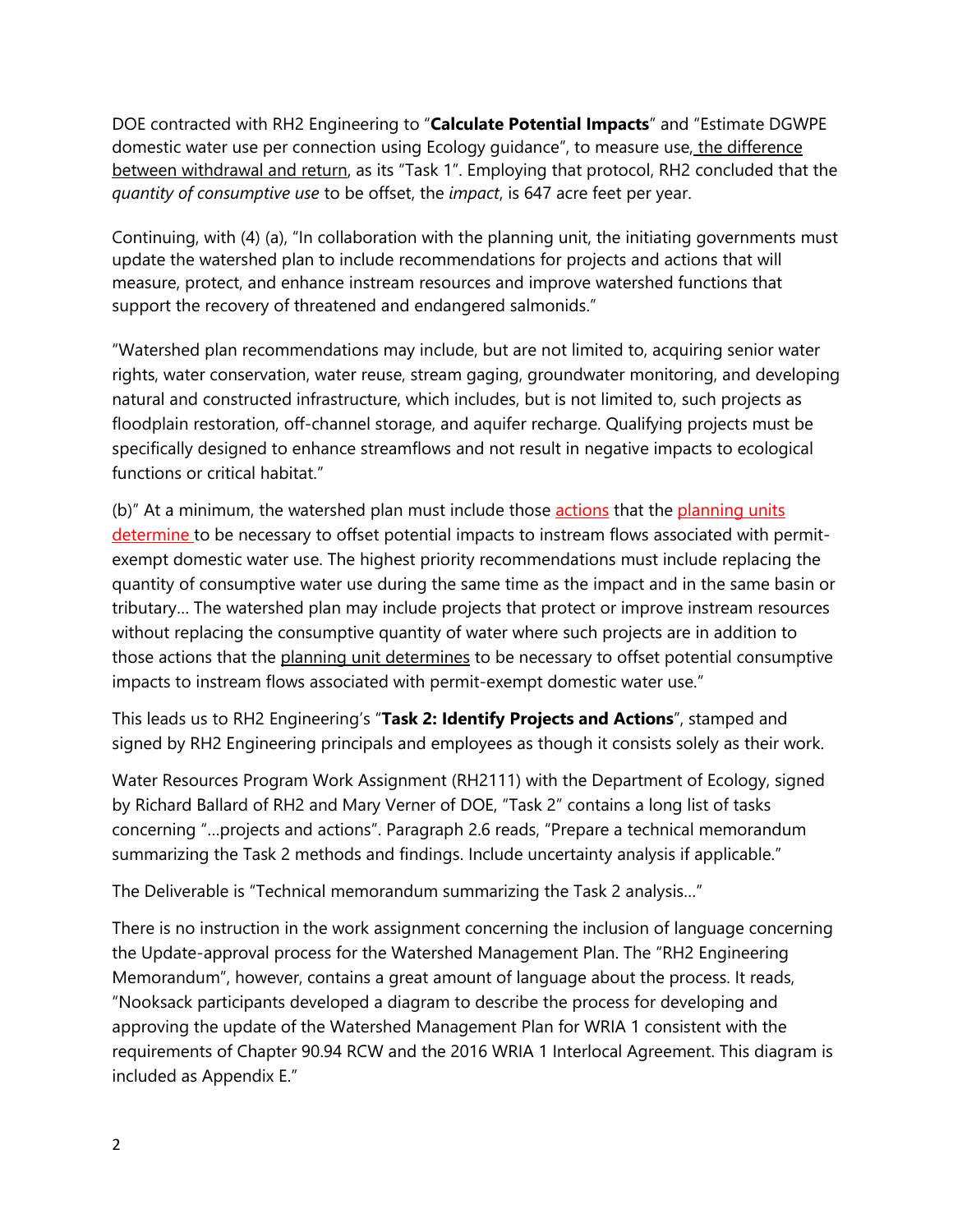The term "Nooksack participants" is ambiguous and lacks specification. It is not clear that all or any of them have a legal role to play in the WRIA1 Watershed Management Plan Update approval.

Since this language falls outside RH2 engineering's Task 2 contract language, and outside its area of expertise, it seems likely this language was included in the Technical Memorandum by *others without attribution and without legal authority*.

The Memorandum should be edited to remove any reference to the approval process, in order to correct the record.

(Note: Domestic use of water is a beneficial use (**90.54.020**). The water belongs to the people (**90.03.010**). DOE manages the water for the people, using rule-making, which is a carefully orchestrated administrative process. A watershed management plan that limits use must be consistent with specific RCWs, including 90.94. Any limit less than the statutory limit would require the department of Ecology to engage in rule-making.)

Whatcom County is Lead Agency under 90.82 and under 90.94. The "lead agency" in 90.94 "has the same meaning as defined in RCW 90.82.060." RCW 90.82.060,(8) reads, " As used in this section, "lead agency" means the entity that coordinates staff support of its own or of other local governments and receives grants for developing a watershed plan."

Yet the Draft Plan Update document "compiled by" Whatcom County ("5.1 Governance and Administration" section, Line 1073) states, "Water resources in WRIA 1 are cooperatively managed by members of the WRIA 1 WMB..." when that is unequivocally the statutory role of Whatcom County as the sole "lead agency for WRIA 1."

The "Board" cannot fulfill that function, since, under the 2016 ILA, it cannot act on its own as an entity, cannot receive or expend funds, or hire staff, according to the ILA under which it was created. The watershed Management Board is ostensibly a successor to the Joint Administrative Board, a board created in 2000 by ILA by the initiating governments to provide administrative functions only.

This board is not a sub-agency of government and has no statutory powers or authority.

The Washington State Auditor's office, in two MCAG dissolution actions, has determined that the Joint Administrative Board is not an entity and that there is no successor organization to its prior form. It has no record of a "Watershed Management Board" in Whatcom County

In considering the approval process for the "WRIA 1Watershed Management Plan Update", it might be instructive to review Whatcom County Deputy Prosecutor Dan Gibson's advice to the Planning Unit in the December 22, 1999 meeting"